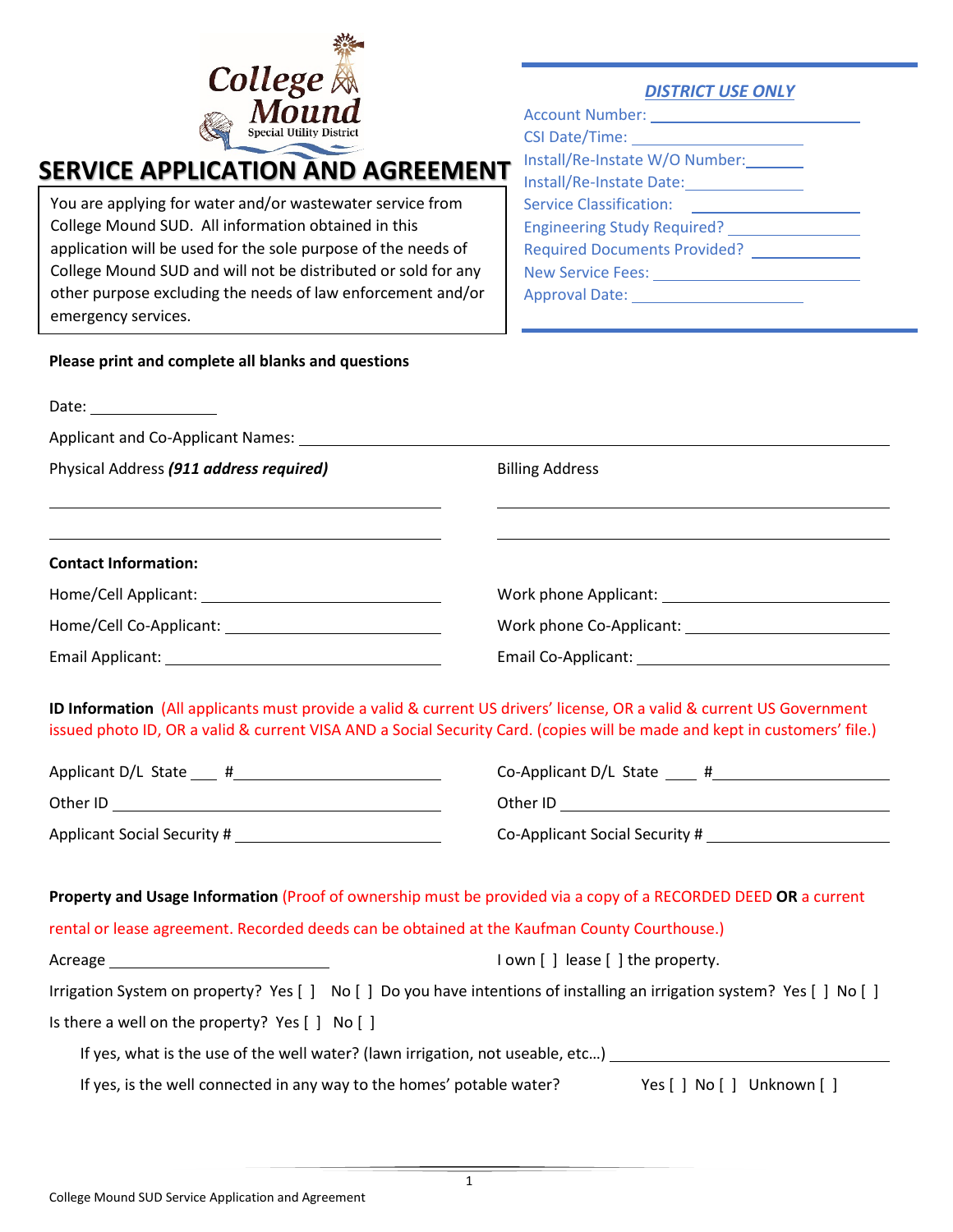|  | Property and Usage Information continued: |
|--|-------------------------------------------|
|--|-------------------------------------------|

L

| What type of home is on the property?                                                                                       |  |  |  |  |  |
|-----------------------------------------------------------------------------------------------------------------------------|--|--|--|--|--|
| [ ] Existing Single Family Home Year home was built? Unknown [ ]                                                            |  |  |  |  |  |
| [ ] Building Single Family Home                                                                                             |  |  |  |  |  |
| [] Mobile Home - Already on site? Yes [] No [] Year built? Unknown []                                                       |  |  |  |  |  |
| [ ] Single RV or Tiny Home - Already on site? Yes [ ] No [ ]                                                                |  |  |  |  |  |
| [ ] Multi-Family Home Year built? Unknown [ ]                                                                               |  |  |  |  |  |
| Please describe type: Duplex [] Four-plex [] Apartment Complex []                                                           |  |  |  |  |  |
| RV-Park (including tiny homes) [ ] Mobile Home Community [ ] Other: ____________                                            |  |  |  |  |  |
| [ ] Vacant land for animals (no intention to build)                                                                         |  |  |  |  |  |
| If there is not an existing home on the property, is there an existing service line on the property? Yes $[ \ ]$ No $[ \ ]$ |  |  |  |  |  |
| [ ] Business - Please describe type of business and year built.                                                             |  |  |  |  |  |

#### **Water pipes and fittings**

Please select the type of pipes and fittings used for all water lines.

| Inside of home: PVC [] Pex/Poly [] Copper [] Lead [] Quest [] Galvanized []                    |  |  |  |
|------------------------------------------------------------------------------------------------|--|--|--|
| Service line & all outside piping: PVC [] Pex/Poly [] Copper [] Lead [] Quest [] Galvanized [] |  |  |  |

# **Please read and agree to the following:**

[ ] I agree to ensure a properly functioning CUSTOMER SERVICE ISOLATION VALVE, within 12" from the meter box, will be on this property at all times; and

[ ] I agree to utilize the CUSTOMER SERVICE ISOLATION VALVE when I need to turn off/on the water to this property.

[ ] I agree to have only one (1) dwelling or one (1) business connected to the 5/8" x  $\frac{3}{4}$ " meter installed on this property and that extension of pipe(s) to transfer utility service from one property to another, to share, resell, or sub-meter water to any other person(s), dwelling(s), business(es), or property, etc… is strictly prohibited.

[ ] I agree to *not* directly connect any other source of water to the home, pipes, faucets, etc… on this property, as by doing so could contaminate my potable water as well as the Districts' water system.

[ ] I agree *not* to use pipes or pipe fittings which contains more the 0.2% lead on the installation or repair of any plumbing that will be connected to any connection which provides water for human consumption.

[ ] I agree *not* to use solder or flux which contains more than 0.25% lead on the installation or repair of any plumbing that will be connected to any connection or pipes which provides water for human consumption.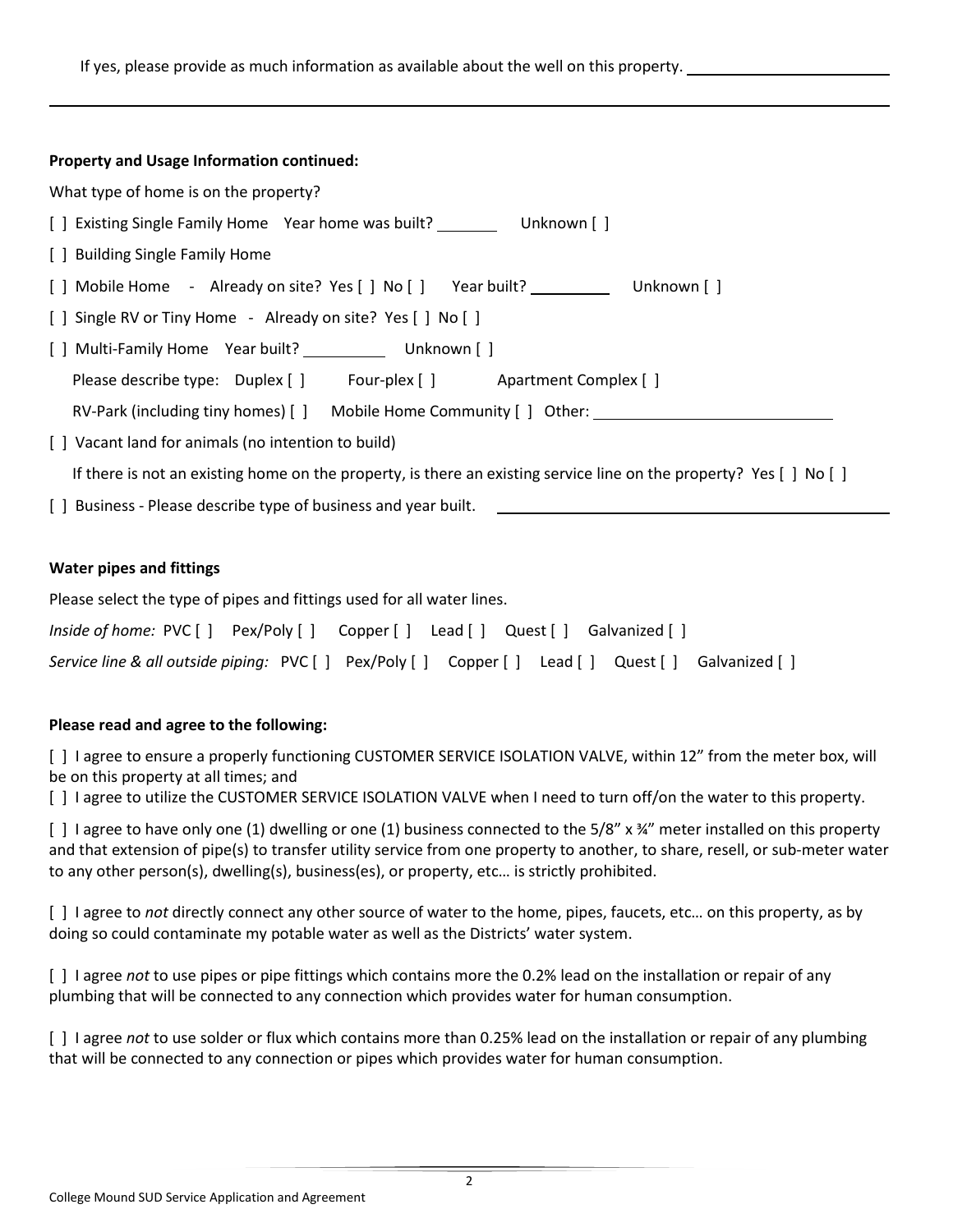[ ] I agree if I have an irrigation system, (automatic sprinkler system), I will ensure an RPZ (Reduced Pressure Zone Assembly) will be installed between the system and the potable water service line; and

[ ] I further agree the RPZ will be inspected upon installation and annually thereafter by a Texas licensed Backflow Prevention Assembly Tester, as required by TCEQ and Districts' Rate Order

[ ] I agree to contact the District **prior** to the installation of an irrigation system/automatic sprinkler system and obtain a permit for the installation, as failure to obtain a permit will result in a \$250 penalty. (District Rate Order, Section G(10))

[ ] I understand I **will not** have continuous water service until the District performs a *Customer Service Inspection* and finds no cross-connection between a private water source/system and the public drinking water, an RPZ (if needed) is installed, hose bib vacuum breakers are properly installed on all outside faucets, and any lead found on plumbing on the premises is below the TCEQ requirements as stated above.

[ ] I understand, the Districts' Rate Order, which contains all regulations and policies of the District, is available on the Districts' website [https://collegemoundwater.com](https://collegemoundwater.com/) 

[ ] I agree, if I build on this property, I will adhere to the National and International Plumbing Codes.

# *The following is important information. Please do not sign this Agreement without first reading all of this information.*

The Applicant shall pay the District for service(s) hereunder as determined by the Districts' Rate Order and upon the terms and conditions set forth therein, for which Applicant has access to through our website [https://collegemoundwater.com;](https://collegemoundwater.com/) or upon request by Applicant(s).

The Board of Directors through the General Manager shall have the authority to discontinue, terminate, or suspend the service to any customer not complying with any policy or not paying any utility rates, fees, or charges as required by the Districts' published Rate Order. At any time service is discontinued, terminated, or suspended, the District shall not reestablish service unless it has a current, signed copy of the this agreement.

The District shall sell and deliver water and/or wastewater service to the Applicant(s) and the Applicant(s) shall purchase, receive, and/or reserve service from the District in accordance with the Rate Order of the District, as amended from time to time by the Board of Directors. Upon compliance with said Rate Order, including payment of deposit, the Applicant(s) shall become eligible to receive service.

# **Access to Applicant(s) property**

The District shall have the right to locate a water and/or wastewater service meter and the pipe necessary to connect the meter(s) on the Applicant(s) property at a point chosen by the District, and shall have access to its meter(s) and equipment located upon Applicant(s) premises at all reasonable and necessary times for any purpose connected with or in the furtherance of its business operations, and upon discontinuance of service the District shall have the right to remove any of its equipment from the Applicant(s) property. The District shall also have access to the Applicant(s) property for the purpose of inspecting for possible cross-connections, potential contaminations hazards, illegal lead materials, and any other violations or possible violations of state and federal statutes and regulations relating to the federal Safe Drinking Water Act or Chapter 341 of the Texas Health & Safety Code or the Districts' Service Policies. The Applicant(s) shall grant to the District permanent recorded easement(s), which shall be dedicated to the District for the purpose of providing reasonable rights of access and use to allow the District to construct, maintain, replace, upgrade, parallel, inspect, test, and operate any facilities necessary to serve the Applicant(s) as well as the Districts' purposes in providing system-wide service for existing and/or future customers.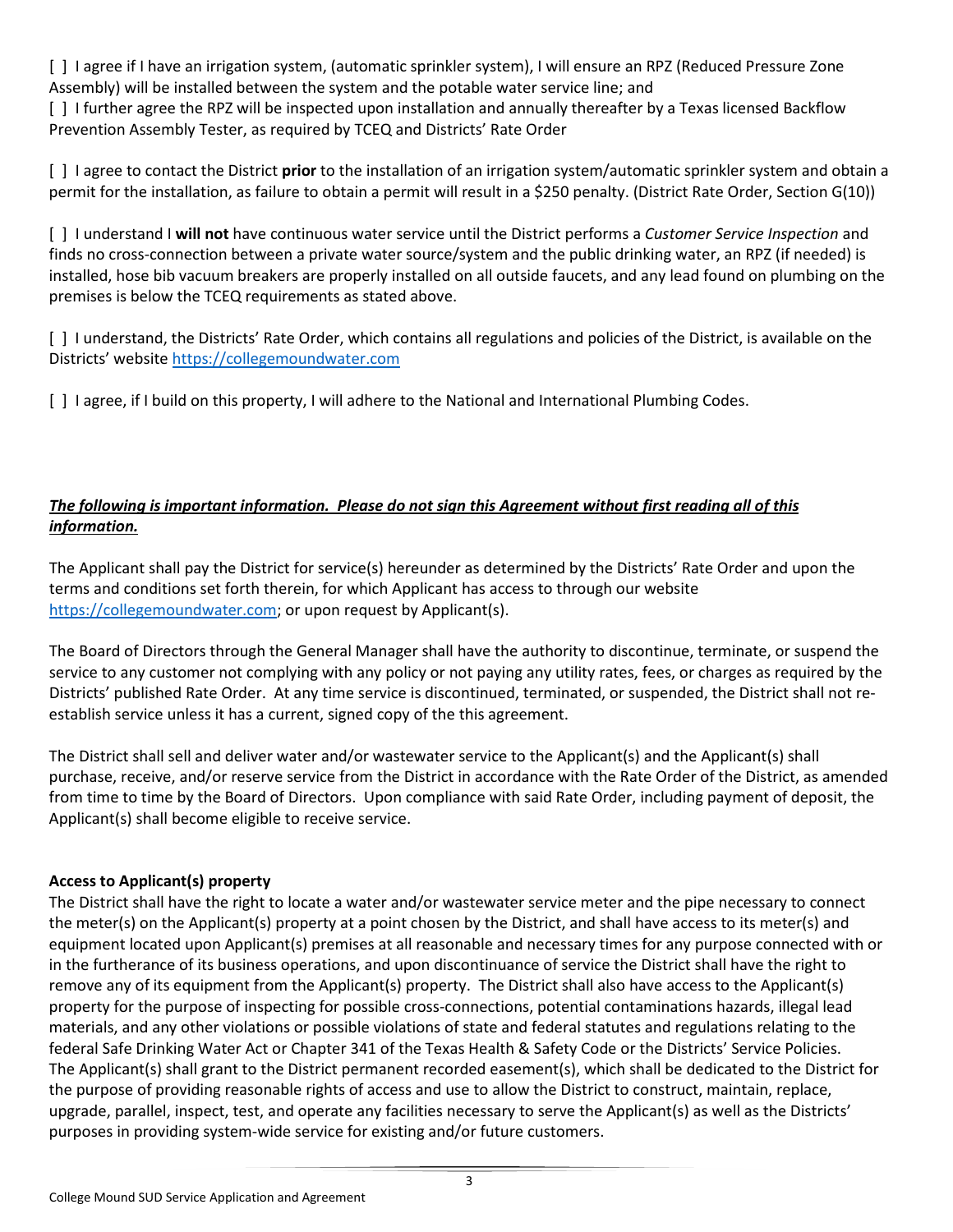# **When the water/wastewater service meter(s) for the property is or becomes located on an adjacent tract of property:**

In the event the District is required to remove the water/wastewater meter(s) from Applicant(s) property for any reason, Applicant(s) agree the Applicant(s) will be responsible for all costs to relocate and install the water/wastewater meter at another location on Applicant(s) property suitable to the District. In the event Applicant(s) cannot provide such location, the District may terminate water/wastewater service(s) until such location can be provided on a private or public road recognized by the County or otherwise approved by the District.

## **Protection of water supply and restrictions**

The District is responsible for protecting the drinking water supply from contamination or pollution which could result from improper practices. This service agreement serves as notice to each customer of the restrictions which are in place to provide the protection. The District shall enforce these restrictions to ensure the public health and welfare. *The following undesirable practices are prohibited by state regulations:*

- a) No direct connection between the public drinking water supply and a potential source of contamination is permitted. Potential sources of contamination shall be isolated from the public water system by an airgap or an appropriate backflow prevention assembly in accordance with state regulations.
- b) No cross-connection between the public drinking water supply and a private water system is permitted. These potential threats to the public drinking water supply shall be eliminated at the service connection by the proper installation of a reduced pressure-zone backflow prevention assembly or an airgap, and a service agreement must exist for annual inspection and testing by a certified backflow prevention device tester.
- c) No connection which allows condensing, cooling, or industrial process water to be returned to the public drinking water supply is permitted.
- d) No pipes or pipe fittings which contain more than 0.25% lead may be used for the installation or repair of plumbing at any connection which provides water for human consumption.
- e) No solder or flux which contains more than 0.2% lead may be used for the installation or repair of plumbing at any connection which provides water for human consumption.
- f) All properties with an irrigation system shall have an RP/RPZ, (Reduced Pressure Zone Assembly), property installed to isolate the irrigation system from the service line. At the Applicant(s) expense, the RP/RPZ will be inspected by a state licensed Backflow Prevention Assembly Tester and the District shall be provided original written test results upon installation and annually thereafter. (CMSUD offers annual inspections.)

# **Inspection of Property**

The Applicant(s) shall allow their property to be inspected for possible cross-connections, potential contamination hazards, and illegal lead materials. These inspections shall be conducted by the District or its designated agent prior to providing continuous service and periodically thereafter. The inspections shall be conducted during the Districts' normal business hours, except where an emergency exists.

- The District shall notify the Applicant(s) in writing of any cross-connection(s) or other undesirable practices which have been identified during the initial or subsequent inspection.
- The Applicant(s) shall immediately correct any undesirable practice(s) on their premises.
- The Applicant(s) shall, at their expense, properly install, test, and maintain any backflow prevention device required by the District.
- Copies of all testing and maintenance records shall be provided to the District as required.
- Failure to comply with the terms of the service agreement shall cause the District to terminate service or properly install, test, and maintain an appropriate backflow prevention device at the service connection; and the District shall bill the Applicant(s) for any expenses associated with the enforcement of this agreement.